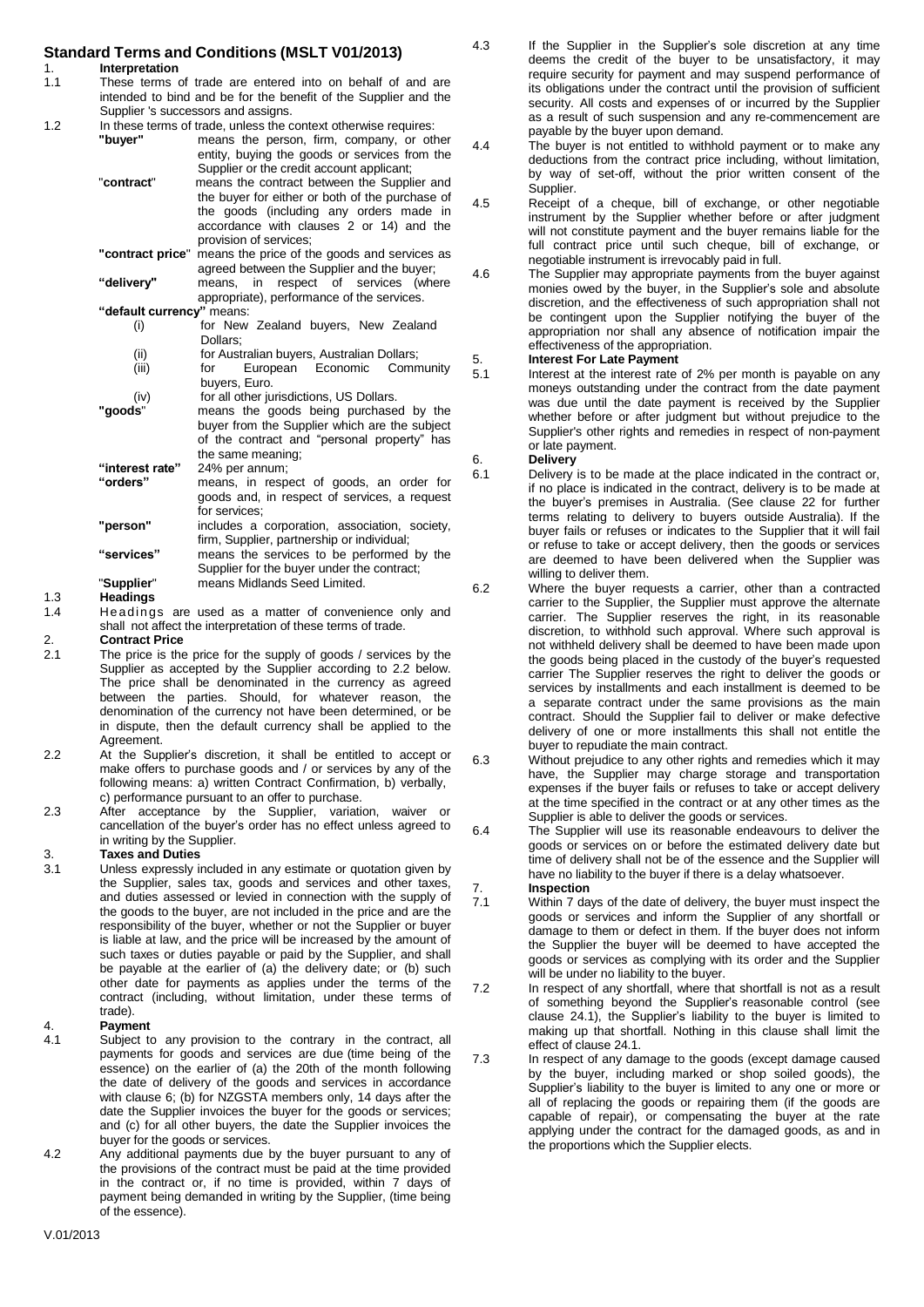8.1 Risk of any loss, damage or deterioration of or to the goods or or otherwise, are excluded to the maximum extent permitted by services is to be borne by the buver from the time of delivery of law. services is to be borne by the buyer from the time of delivery of<br>the goods or services. 12.2

- The legal and equitable ownership of the goods or services supplied will remain with the Supplier until payment has been
- into other goods or services so that it is impossible or the Supplier will be co-owner of the mixed goods or new products in proportion to the contribution made by the
- 9.3 If the buyer resells the goods or services, regardless of any period of credit, before payment is made of all sums owing (or payment simply incorporating those goods or services) to the
	- Supplier, then:<br>
	a. As between the buyer and its purchaser, the buyer is  $\frac{12.4}{2.4}$  Where grain, seeds, or pul
	- buyer will pay or deal with the proceeds in implied in the sale by statute or otherwise.<br>Supercordance with any directions given by the Supplier. 12.5 If notwithstanding this clause liability is established against the accordance with any directions given by the Supplier.
	- c. Until the buyer accounts to the Supplier, the
	- exercise all of its available rights and remedies to invoice value of the consignment.<br>
	enforce payment by the person or persons to whom 13. **Default** enforce payment by the person or persons to whom 13.<br>the goods or services have been or will be sold or 13.1
- 9.4 If default is made in the payment of the purchase price of the goods or services or of the other money referred to, the them as it sees fit, may stop any further deliveries (including, without limitation, a right of stoppage in transit) and may cancel agrees to indemnify the Supplier and its agents for any liability arising from any act or trespass committed by such entry. If 14. **Contract**<br>before or after default the goods are incorporated in other 14.1 The items contained in the Supplier's contract confirmation (if before or after default the goods are incorporated in other other things) the Supplier's right of removal shall not be these terms of the terms of the terms of the terms of the terms of the terms are the terms and contract. extinguished by their being so incorporated or attached.
- 9.5 The buyer will store the goods or services, until payment or 14.2 The buyer acknowledges and agrees that in the case of any
- 9.6 Until payment of the purchase price of the goods or services or of the other money referred to, the buyer will not resell the 14.3

- 10.1 Despite clause 6 the Supplier may, upon three months written subsequent correction by the Supplier (at its option) of any<br>notice, dispose of: notice of any notice of the Contract confirmation, unless disputed by the
	- delivered to the buyer; and elivered to the buyer.<br>
	Any property of the buyer in possession of the 14.4 The Supplier may at any time, and from time
	-

If the supply or delivery of the goods or services is delayed by prejudice to its other right and remedies, require payment by mistake.<br>
the buyer of such portion of the contract price as represents the 14.5 The buyer acknowledges and agrees that in the absence of a the buyer of such portion of the contract price as represents the or additional costs incurred by the Supplier as a result of such contract.<br>
delay. In the event of such delay continuing beyond a 15. Waiver delay. In the event of such delay continuing beyond a 15. **Waiver** reasonable time, the Supplier may, without prejudice to its other 15.1

# 12. **Exclusion Of Warranty & Liability, Limitation of Liability** forbearance or delay in their enforcement.

Except as expressly set out in this document, all

8. **Risk Risk Risk Risk applying between the Supplier and the buyer, whether statutory <b>Risk applying between** the Supplier and the buyer, whether statutory

- the goods or services. 12.2 The entire liability of the Supplier to the buyer, or any other 9. **Retention of Title Retention of Title** person, whether statutory, contractual, tortious or otherwise, is<br>9.1 The legal and equitable ownership of the goods or services **business** limited to the cost of repair or repl reimbursement of the appropriate proportion of the contract made in full of the purchase price for the goods or services and price at the rate applying there-under, whichever is the lesser, of all moneys for the time being due and owing to the Supplier. and in the case of services, of all moneys for the time being due and owing to the Supplier.<br>
If the goods or services have been mixed with or incorporated 12.3 In the event that the goods or services or any of their
- 9.2 If the goods or services have been mixed with or incorporated 12.3 In the event that the goods or services or any of their<br>into other goods or services so that it is impossible or components are not manufactured or gro impracticable to remove the goods or services supplied then then the foregoing warranties (if any) do not apply to such the Supplier will be co-owner of the mixed goods or new qoods, services, or components as are not manu grown by the Supplier and no warranties are given by the Supplier's goods to the mixed goods or new products.<br>
If the buyer resells the goods or services, regardless of any the case where the manufacturer or supplier of any such goods, services, or components provides any warranty, then the Supplier (to the extent that it is able to do so) will make such
	- As between the buyer and its purchaser, the buyer is 12.4 Where grain, seeds, or pulses are the subject of this a principal and not the agent of the Supplier:<br>a principal and not the agent of the Supplier:<br>by agreement, th agreement, the Supplier believes them to have been taken by b. The buyer will pay all proceeds of sale of the goods reliable stock. The Supplier accepts no liability for the resultant or services to its account with the Supplier, and the crop and warranties and conditions which mig crop and warranties and conditions which might otherwise be implied in the sale by statute or otherwise.
		- This will occur whether the account is in credit or Supplier whether in contract, tort or otherwise, damages debit at the relevant time;<br>
		payable by the Supplier in respect of the grain, seed or pulses payable by the Supplier in respect of the grain, seed or pulses are limited to the invoice value of the consignment.
	- proceeds of sale are agreed to be held by the buyer 12.6 Where the agreement relates to the supply of services or any in trust for the Supplier;<br>in trust for the Supplier; hany case, in trust for the Supplier;<br>
	The Supplier is entitled to demand that the buyer<br>
	The Supplier is entitled to demand that the buyer<br>
	Whether in contract tort or otherwise, shall be limited to the d. The Supplier is entitled to demand that the buyer whether in contract tort or otherwise, shall be limited to the
		-
	- the goods or services have been or will be sold or 13.1 If the Buyer defaults in the due payment of any moneys payable<br>supplied. However, that will not affect any other to the Supplier under the contract or if the buyer co to the Supplier under the contract or if the buyer commits any rights and remedies of the Supplier as against the act of bankruptcy, enters into any composition or arrangement buyer.<br>
	is made in the payment of the purchase price of the same which would render it liable to be wound up or have a receiver appointed over its property, the Supplier, without prejudice to Supplier may repossess the goods or services and dispose of any other right it has at law or in equity, may, at its option, them as it sees fit, may stop any further deliveries (including, repossess the goods, and may also contract, and payment for the goods or services delivered and any contract with the buyer. For the purposes of repossession work performed up to the date of such suspension or the Supplier and its agents are irrevocably authorised to enter termination and any other moneys payable her the Supplier and its agents are irrevocably authorised to enter termination and any other moneys payable hereunder will<br>any premises of the buyer or any third party and the buyer immediately become due and payable. Any cos any premises of the buyer or any third party and the buyer immediately become due and payable. Any costs involved agrees to indemnify the Supplier and its agents for any liability recovering this debt or goods will be pass

- goods or services, but in either case remain identifiable and can any) (where the contract arises from an order by the buyer be removed (with or without damage to the goods, services, or including, without limitation, telephone orders) together with other things) the Supplier's right of removal shall not be these terms of trade are the terms and
- their resale, in such a way as clearly to indicate that they are conflict between an order submitted by the buyer and the<br>Supplier's contract confirmation and these terms of trade, the Supplier's contract confirmation and these terms of trade, the Supplier's contract confirmation and these terms of trade prevail.
- of the other money referred to, the buyer will not resell the 14.3 The buyer acknowledges and agrees that in the case of any goods other than in the ordinary course of the buyer's ordinary telephone order by the buyer, a written contract confirmation business.<br> **Disposal of goods Existence of the Supplier shall be determinative of the existence of contract, on the terms specified therein subject only to<br>
<b>Disposal of goods** 10. **Disposal of goods** the contract, on the terms specified therein subject only to spose of:<br>
Any goods which have not been able to be actually example in writing within 2 (two) working days of the date of a. Any goods which have not been able to be actually buyer in writing within 2 (two) working days of the date of contract confirmation being faxed to the buyer.
- b. Any property of the buyer in possession of the 14.4 The Supplier may at any time, and from time to time, send an<br>Supplier for the purpose of enabling the Supplier to amended or corrected contract confirmation which shal amended or corrected contract confirmation which shall provide services. override the previous confirmation of order, to the necessary 11. **Delay Delay Delay Delay extent, unless disputed by the buyer in writing within 7 days of the supply or delivery of the goods or services is delayed by <b>the date of the amended or corrected confirmation of orde** reason of or as a result of any act, omission, default or request This is entirely without prejudice to the Supplier's legal and by or on behalf of the buyer, the Supplier may, without equitable rights and remedies in the case of legal or factual
	- extent to which the Supplier has performed the contract up to written confirmation of order the buyer, but not the Supplier, the date such payment is required together with any expenses shall be barred absolutely from alleging the existence of a
		-
	- reasonable time, the Supplier may, without prejudice to its other 15.1 All the original rights, powers, exemptions and remedies of the remedies, terminate the contract.<br> **Exclusion Of Warranty & Liability, Limitation of Li**
	- representations, conditions and warranties (express or implied) unless such waiver is in writing under signature of the Supplier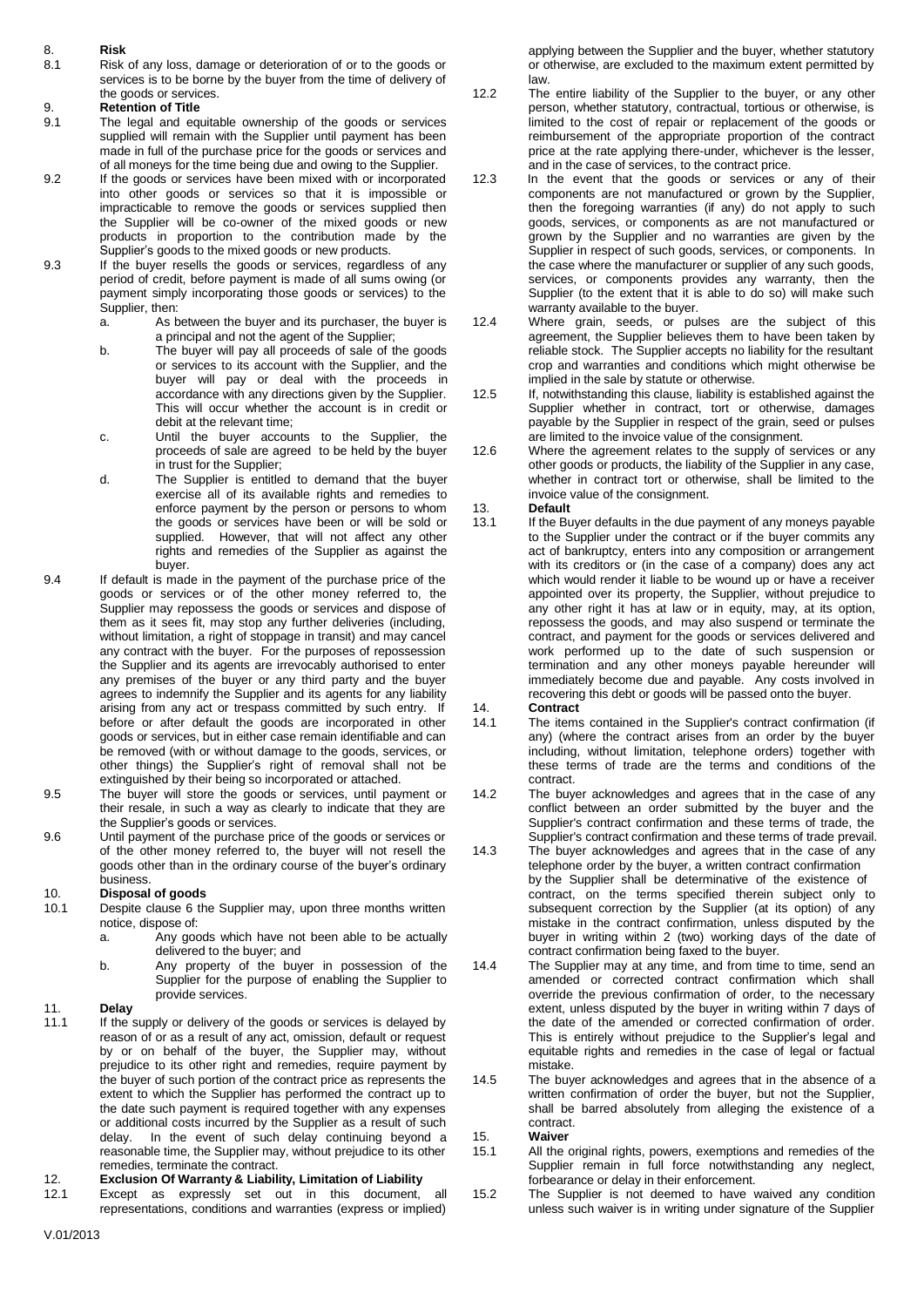or its authorised officer and any such waiver, unless the contrary is expressly stated, applies to and operates only in a particular transaction, dealing or matter.

## 16. **No Assignment**

16.1 The buyer may not assign all or any of the buyer's rights or obligations under the contract without the prior written consent of the Supplier.

## 17. **Law And Jurisdiction**

- 17.1 The contract in all respects is deemed to be a contract made in Australia and is governed exclusively by Australian law. The
- 17.2 Courts of Australia shall have exclusive jurisdiction in connection with this contract except to the extent that a Court other than a Court of Australia is required by the Supplier to exercise jurisdiction for the purpose of either enforcing a judgment obtained in Australia from a Court of Australia, or for the prosecution by or for the benefit of the Supplier of any rights, remedies, or claims, (including, without limitation, of to money, property, title, or ownership), or the defending by the Supplier of any action by or for the benefit of the Buyer, arising in connection with this contract.

## 18. **Competition and Consumer Act 2010 & National Consumer Protection Act 2009**

**Act 2009** 22. **Export** The buyer acknowledges and agrees that unless the buyer has 18.1 indicated to the contrary in writing at the time of the formation of the contract, the contract is entered into by the buyer for the purposes of a business and the provisions of the Competition and Consumer Act 2010 (Cth) will apply and the National Consumer Credit Protection Act 2009 (Cth)

### 19. **Privacy Act 1993**

19.1 The buyer and guarantor (if any) authorise any person or company to provide the Supplier with information in response to its credit enquiries. The buyer and guarantor (if any) further authorise the Supplier to furnish to any third party details of the application of which these conditions of sale form part and any subsequent dealings that the buyer and/or guarantor may have with the Supplier.

## 20. **Personal Property Securities Act 2009 ("PPSA")**

- 20.1 The buyer acknowledges that Parts 2.2 and 2.5 create a security interest ("Security Interest") (as that term is defined in the PPSA) in the goods or services. The buyer agrees that the Security Interest is in all personal property supplied by the Supplier to the buyer from time to time and the proceeds thereof for all amounts payable by the buyer to the Supplier, including but not limited to amounts owed in respect of personal property supplied and credit facilities provided by the Supplier to the buyer from time to time.
- 20.2 The buyer acknowledges and agrees (or is deemed to acknowledge and agree) that where title in goods or services passes to the buyer, for any reason whatsoever, these terms and conditions constitute a security agreement providing for both future advances and a security in favour of the Supplier in all the buyer's present and after acquired property and the proceeds thereof, but excluding property (other than the said 23. proceeds) not supplied by the Supplier. The buyer:
- 20.3 a. Must, upon request, promptly give the Supplier all assistance and information (which the buyer warrants is complete, accurate and up to date in all respects) as is necessary to register a financing statement and to meet all other requirements under the PPSA in respect of the personal property to ensure that the Security Interest constitutes a Perfected Security Interest (as that term is defined in the PPSA) including executing any variations to these terms and conditions of sale reasonably requested by the Supplier;
	- b. Agrees to the Supplier registering a financing statement to protect its security interest under these terms and conditions;
	- c. Must not register a financing change statement or a change demand in respect of the personal property (as those terms are defined in the PPSA);
	- d. Must give the Supplier not less than 14 days prior written notice of any change or proposed change in the buyer's name, or any other details including but not limited to changes in the buyer's address, trading name, type of business or contact phone or facsimile numbers;
	- e. Must pay to the Supplier promptly on request the cost of registering or subsequently amending the financing statement and the costs of enforcing or attempting to

enforce the contract evidenced by these terms and conditions;

- f. Agrees that Sections 130 and 143 of the PPSA will not apply to the Security Interests created by these terms and conditions, and agrees to contract out of the buyer's rights referred to in sections, 132, 125, 137, 92, 93, 94, 95, 97 of the PPSA.
- g. Waives its right to receive a verification statement under Section 148 of the PPSA.

### 21. **Application and Amendment of Terms**

- 21.1 Unless the context otherwise requires, and subject to clause 21.2, these terms of trade shall apply to all contracts between the Supplier and the buyer, except as the Supplier may otherwise direct (to the maximum extent permitted by law, consistent with the existence of a contract).
- 21.2 The Supplier may from time to time amend its terms of trade whereupon the buyer shall be deemed to have agreed to the amended terms of trade, which shall prevail over any previous Terms of Trade, to the maximum extent permitted by law, consistent with the existence of a contract.<br> **Export**

- 22. **Export**<br>22.1 Where this contract relates to the export of goods outside of Australia then unless otherwise expressly specified by the
	- Supplier, or agreed by the Supplier and the buyer, in writing:<br>(a) The goods are supplied on a CFR (Cost and Fre The goods are supplied on a CFR (Cost and Freight) basis (as that is defined in the International Chamber of Commerce Terms 2000 "Incoterms 2000") unless an alternative basis of supply is agreed upon in writing.;
	- (b) The delivery date is the date on which the goods pass the ship's rail in the port of shipment and delivery occurs when the goods pass the ship's rail (despite clause 6);
	- (c) Where the buyer fails to specify a port of destination then the Supplier may specify the port of destination, acting reasonably and having regard to the size of the port, the location of the port in relation to the buyer, and the frequency of shipping to the port in light of the buyer's desired date of receipt of the goods (if any has been indicated);
	- (d) The words "Within 7 days of the date of delivery" in clause 7 are replaced with "Within 7 days of the date of receipt" (this amendment is without limitation to clause 8);
	- (e) The ship and the port of shipment shall be at the sole discretion of the Supplier; and
	- (f) The costs of CFR supply including, without limitation, freight and shipping costs, duties and levies, and the Supplier's reasonable margin thereon, are additional to the price and clause 3.1 applies accordingly as if those costs (and margin) were listed therein.

## **Plant Variety Rights and Patent**

- 23.1 The Supplier shall not be liable to the buyer for any infringement or unauthorised use of any patent, trademark, design, copyright, or any other intellectual property right, arising out of this contract. Upon the buyer becoming aware that there is such infringement or unauthorised use it shall immediately notify the Supplier and comply with all reasonable directions of the Supplier in relation thereto and, without limitation to the Supplier's rights and remedies the Supplier may terminate this contract as if clause 24.2 applied.
- 23.2 Without prejudice to clause 23.1, where the goods are subject to protection under the Plant Breeder's Rights Act 1994 the buyer shall not contravene that Act.
- 23.3 The Buyer shall upon demand indemnify and hold harmless the Supplier for any damage, harm, injury, loss (including, without limitation, consequential loss), expense, cost, or any other thing, arising directly or indirectly from failure of the buyer to comply with clauses 23.1 or 23.2 of this contract.
- 23.4 Where the subject of the agreement is a PROTECTED SEED VARIETY on which a royalty is payable to a plant breeder, the Supplier puts the Buyer on notice that the Supplier is only permitted to market this seed on condition that the seed is not multiplied further for seed production, resold or traded in any way, without written permission from the plant breeder.
- 23.5 Where the Buyer has been put on notice by the Supplier that the supply has been of a Protected Seed Variety, the Buyer agrees not to do anything that would render the Supplier in breach of its agreement with the plant breeder, and the indemnities at 23.2 will apply. The Buyer furthermore